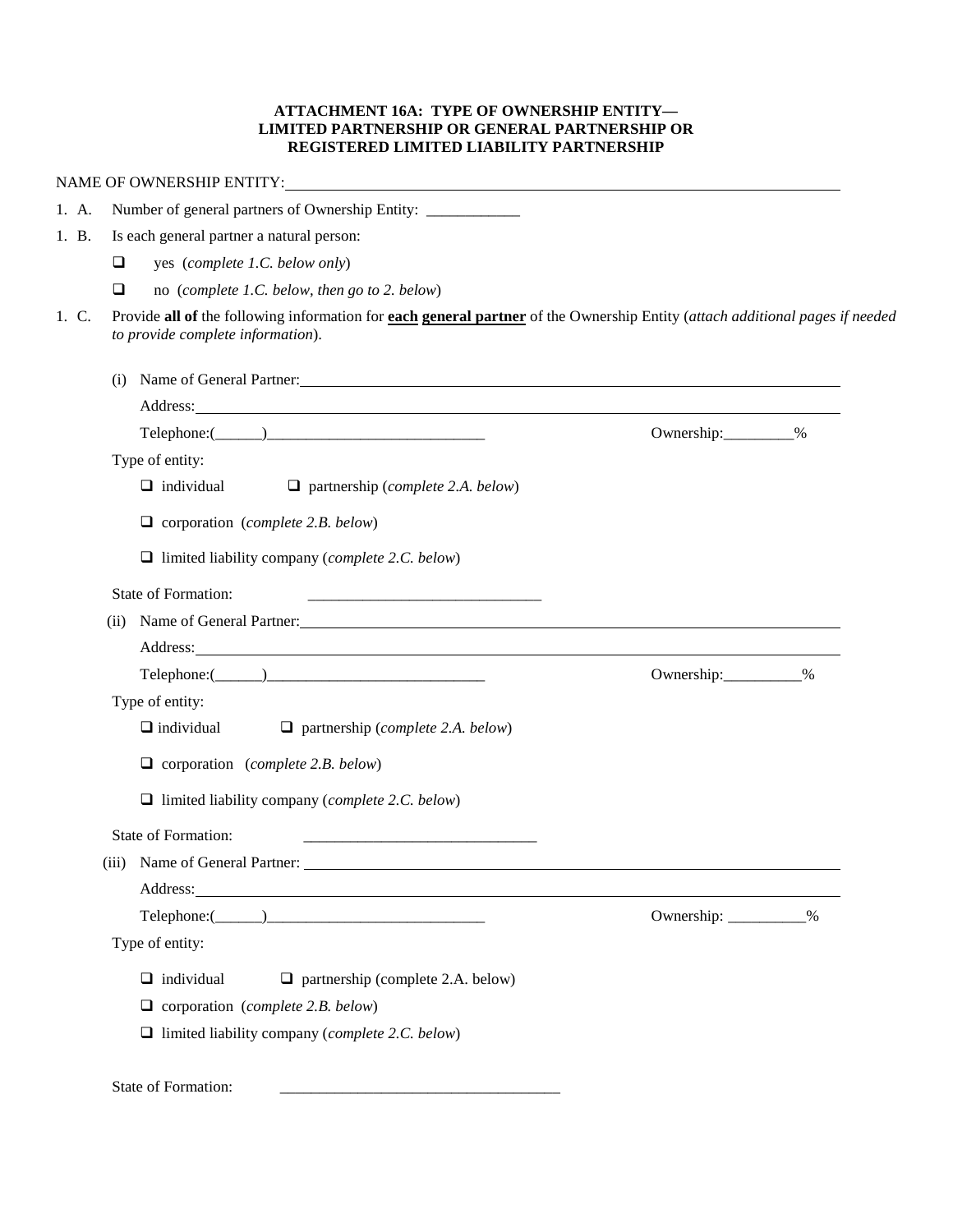2. A. If any general partner identified in 1.C. above is itself a partnership (limited, general, or limited liability), provide all of the following information for **each** general partner of any general partner identified as a partnership in 1.C. (*attach additional pages if needed to provide complete information.*)

| Name of General Partner:                                                                                                                                                                                                                |                        |  |  |  |
|-----------------------------------------------------------------------------------------------------------------------------------------------------------------------------------------------------------------------------------------|------------------------|--|--|--|
| Address: No. 1996. The Committee of the Committee of the Committee of the Committee of the Committee of the Committee of the Committee of the Committee of the Committee of the Committee of the Committee of the Committee of          |                        |  |  |  |
| $\text{Telephone:}$ $\qquad \qquad$                                                                                                                                                                                                     | Ownership: 30          |  |  |  |
| Type of entity:                                                                                                                                                                                                                         |                        |  |  |  |
| $\Box$ individual<br>$\Box$ partnership (complete 3.A.(i) below)                                                                                                                                                                        |                        |  |  |  |
| $\Box$ corporation ( <i>complete 3A.(ii) below</i> )                                                                                                                                                                                    |                        |  |  |  |
| $\Box$ limited liability company (complete 3.A.(iii) below)                                                                                                                                                                             |                        |  |  |  |
| State of Formation:                                                                                                                                                                                                                     |                        |  |  |  |
| Name of General Partner: 1988 and 2008 and 2008 and 2008 and 2008 and 2008 and 2008 and 2008 and 2008 and 2008 and 2008 and 2008 and 2008 and 2008 and 2008 and 2008 and 2008 and 2008 and 2008 and 2008 and 2008 and 2008 and<br>(ii)  |                        |  |  |  |
| Address: <u>Address:</u> Address: Address: Address: Address: Address: Address: Address: Address: Address: Address: Address: Address: Address: Address: Address: Address: Address: Address: Address: Address: Address: Address: Addr     |                        |  |  |  |
| $Telephone: ($ \[ \[ \]                                                                                                                                                                                                                 | Ownership:___________% |  |  |  |
| Type of entity:                                                                                                                                                                                                                         |                        |  |  |  |
| $\Box$ individual<br>$\Box$ partnership (complete 3.A.(i) below)                                                                                                                                                                        |                        |  |  |  |
| $\Box$ corporation ( <i>complete 3A.(ii) below</i> )                                                                                                                                                                                    |                        |  |  |  |
| $\Box$ limited liability company ( <i>complete 3.A.(iii) below</i> )                                                                                                                                                                    |                        |  |  |  |
| State of Formation:                                                                                                                                                                                                                     |                        |  |  |  |
| Name of General Partner: 1988 and 2008 and 2008 and 2008 and 2008 and 2008 and 2008 and 2008 and 2008 and 2008 and 2008 and 2008 and 2008 and 2008 and 2008 and 2008 and 2008 and 2008 and 2008 and 2008 and 2008 and 2008 and<br>(iii) |                        |  |  |  |
| Address: 2008 and 2008 and 2008 and 2008 and 2008 and 2008 and 2008 and 2008 and 2008 and 2008 and 2008 and 20                                                                                                                          |                        |  |  |  |
|                                                                                                                                                                                                                                         | Ownership:___________% |  |  |  |
| Type of entity:                                                                                                                                                                                                                         |                        |  |  |  |
| $\Box$ individual<br>$\Box$ partnership ( <i>complete 3.A.(i) below</i> )                                                                                                                                                               |                        |  |  |  |
| $\Box$ corporation (complete 3A.(ii) below)                                                                                                                                                                                             |                        |  |  |  |
| $\Box$ limited liability company ( <i>complete 3.A.(iii) below</i> )                                                                                                                                                                    |                        |  |  |  |
| State of Formation:                                                                                                                                                                                                                     |                        |  |  |  |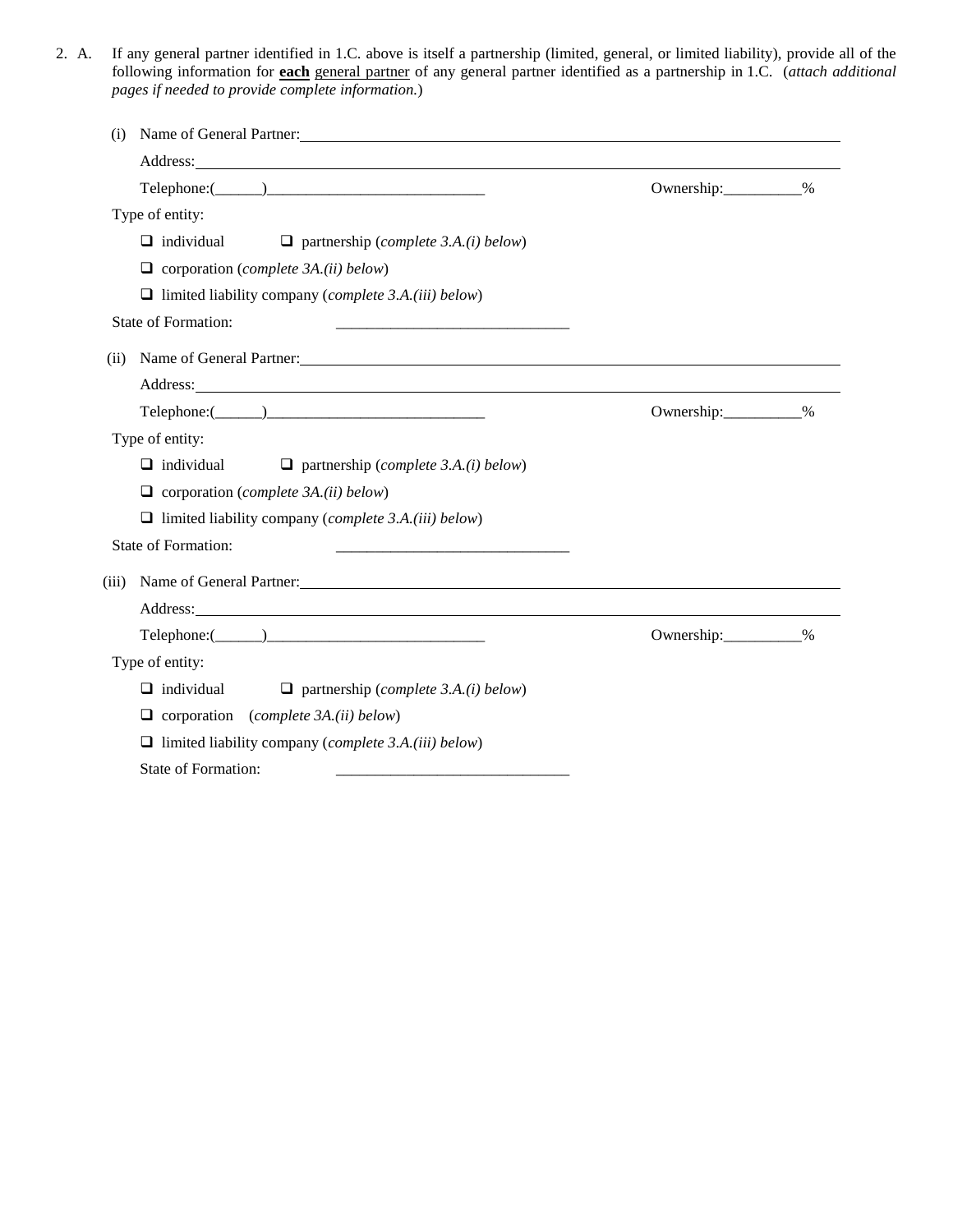2. B. If any general partner identified in 1.C. above is itself a corporation, provide all of the following information for **each of the following:** (i) all officers, (ii) all directors and (iii) all stockholders with a 10% interest or more in each such corporation identified as a general partner in 1.C.

| <b>OFFICERS</b> | <b>DIRECTORS</b> | <b>STOCKHOLDERS</b> |
|-----------------|------------------|---------------------|
| Name:           | Name:            | Name:               |
| Title:          | Address:         | Type of Entity:     |
| Address:        | Telephone No.:   | State of Formation: |
| Telephone No.:  |                  | Address:            |
| Name:           | Name:            | Telephone No.:      |
| Title:          | Address:         |                     |
| Address:        | Telephone No.:   | Name:               |
|                 |                  | Type of Entity:     |
| Telephone No.:  | Name:            | State of Formation: |
| Name:           |                  | Address:            |
| Title:          | Address:         |                     |
| Address:        | Telephone No.:   | Telephone No.:      |
| Telephone No.:  |                  | Name:               |
|                 |                  | Type of Entity:     |
|                 |                  | State of Formation: |
|                 |                  | Address:            |
|                 |                  | Telephone No.:      |
|                 |                  |                     |

 $\Box$  Check here if no stockholders are listed above because no single stockholder owns a 10% or greater interest in the corporation for which this information is provided.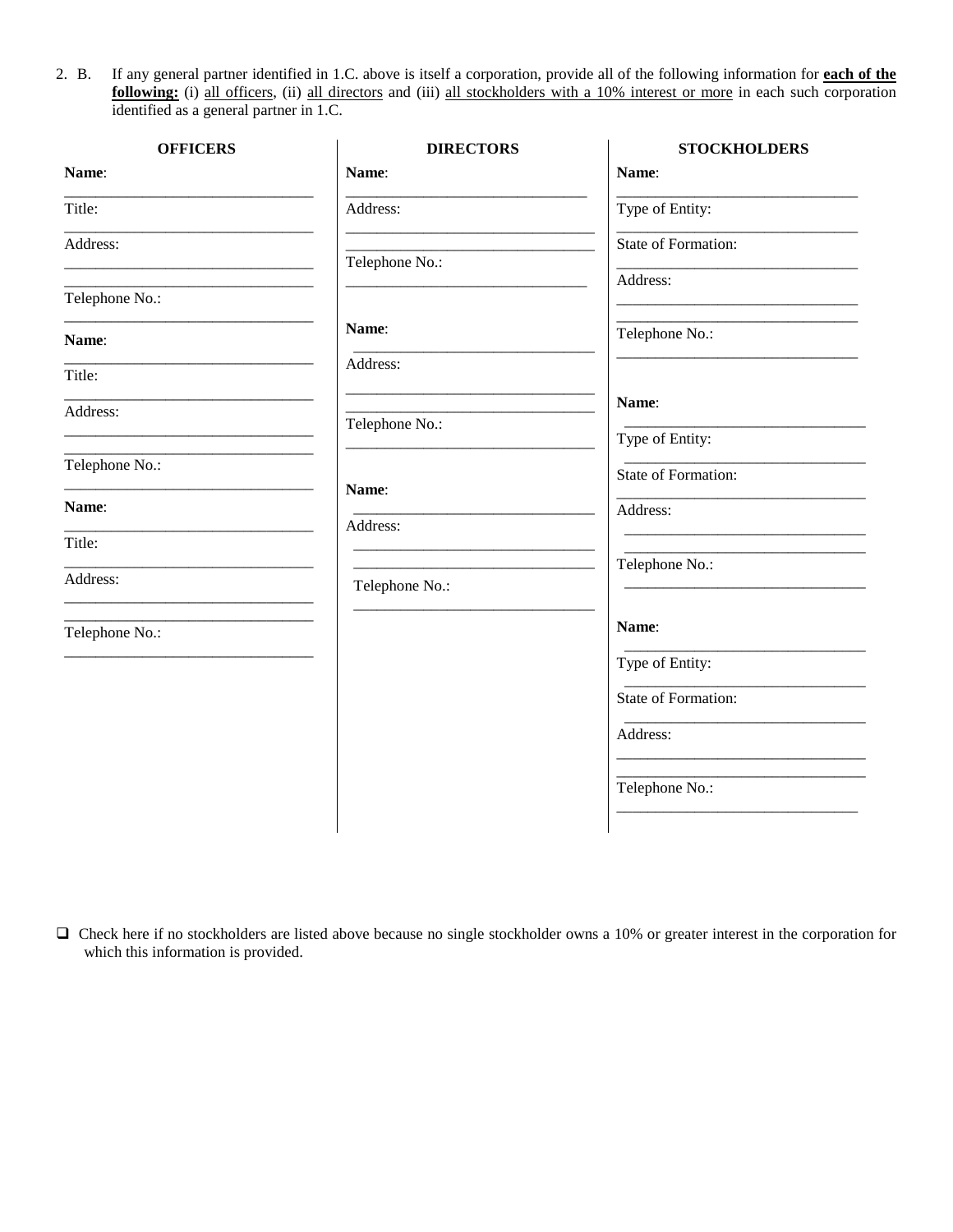2. C. If any general partner identified in 1.C. above is itself a limited liability company, provide all of the following information for each of the following: (i) all governors/directors, (ii) all members and (iii) all managers/officers of each limited liability company identified as a general partner in 1.C.

| <b>GOVERNORS/DIRECTORS</b> | <b>MEMBERS</b><br>(indicate the Managing<br>$Member(s)$ , if any) | <b>MANAGERS/OFFICERS</b><br>(indicate the Chief<br>$Manager(s)$ , if any) |
|----------------------------|-------------------------------------------------------------------|---------------------------------------------------------------------------|
| Name:                      | Name:                                                             | Name:                                                                     |
| Address:                   | Type of Entity:                                                   | Type of Entity:                                                           |
|                            | State of Formation:                                               | State of Formation:                                                       |
| Telephone No.:             | Address:                                                          | Address:                                                                  |
| Name:                      |                                                                   |                                                                           |
| Address:                   | Telephone No.:                                                    | Telephone No.:                                                            |
|                            | Name:                                                             | Name:                                                                     |
| Telephone No.:             | Type of Entity:                                                   | Type of Entity:                                                           |
| Name:                      | State of Formation:                                               | State of Formation:                                                       |
| Address:                   | Address:                                                          | Address:                                                                  |
| Telephone No.:             | Telephone No.:                                                    | Telephone No.:                                                            |
|                            | Name:                                                             | Name:                                                                     |
|                            | Type of Entity:                                                   | Type of Entity:                                                           |
|                            | State of Formation:                                               | <b>State of Formation:</b>                                                |
|                            | Address:                                                          | Address:                                                                  |
|                            | Telephone No.:                                                    | Telephone No.:                                                            |
|                            |                                                                   |                                                                           |

 $\Box$  Indicate if the LLC listed above is:  $\Box$  member managed  $\Box$  manager managed  $\Box$  board managed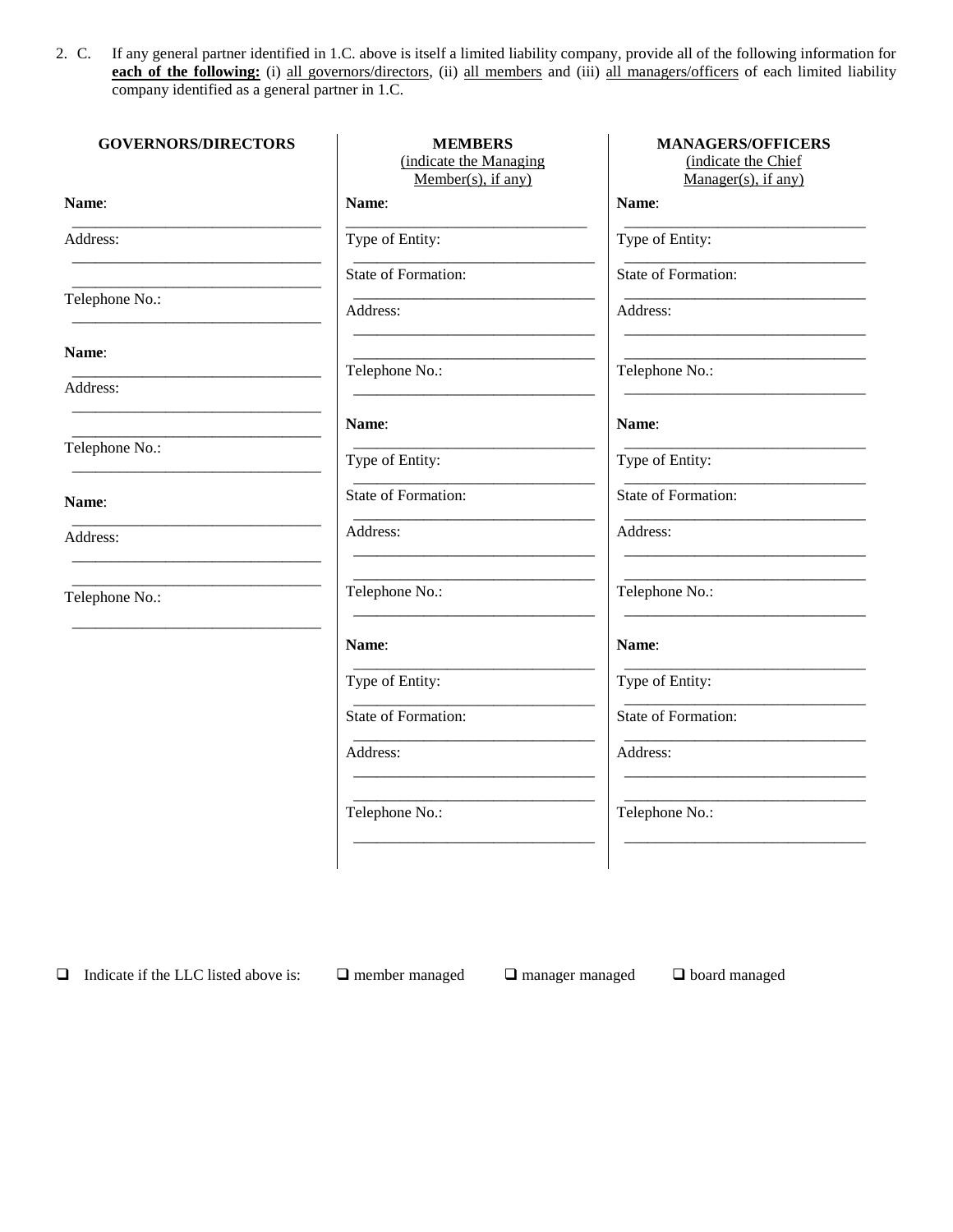3. A. (i) If any general partner identified in 2.A. above is itself a partnership (limited, general, or limited liability), provide all of the following information for **each** general partner of any general partner identified as a partnership in 2.A.

| a.             | Name of General Partner:                                                                                                                                                                                                       |                                                                        |                                                                        |  |
|----------------|--------------------------------------------------------------------------------------------------------------------------------------------------------------------------------------------------------------------------------|------------------------------------------------------------------------|------------------------------------------------------------------------|--|
|                | Address: No. 1996. The Contract of the Contract of the Contract of the Contract of the Contract of the Contract of the Contract of the Contract of the Contract of the Contract of the Contract of the Contract of the Contrac |                                                                        |                                                                        |  |
|                | $\text{Telephone:} (\_\_\_\_\_\_\_\_\_\_\_\_$                                                                                                                                                                                  |                                                                        | Ownership:____________%                                                |  |
|                | Type of entity:                                                                                                                                                                                                                |                                                                        |                                                                        |  |
|                | $\Box$ individual                                                                                                                                                                                                              |                                                                        | $\Box$ partnership $\Box$ corporation $\Box$ limited liability company |  |
|                | State of Formation:                                                                                                                                                                                                            |                                                                        |                                                                        |  |
| $\mathbf{b}$ . | Name of General Partner:                                                                                                                                                                                                       |                                                                        |                                                                        |  |
|                | Address: No. 2016. The Committee of the Committee of the Committee of the Committee of the Committee of the Committee of the Committee of the Committee of the Committee of the Committee of the Committee of the Committee of |                                                                        |                                                                        |  |
|                | $\text{Telephone:} (\_\_)$                                                                                                                                                                                                     |                                                                        | Ownership: 3%                                                          |  |
|                | Type of entity:                                                                                                                                                                                                                |                                                                        |                                                                        |  |
|                | $\Box$ individual                                                                                                                                                                                                              | $\Box$ partnership $\Box$ corporation $\Box$ limited liability company |                                                                        |  |
|                | State of Formation:                                                                                                                                                                                                            |                                                                        |                                                                        |  |
| $\mathbf{c}$ . | Name of General Partner:                                                                                                                                                                                                       |                                                                        |                                                                        |  |
|                |                                                                                                                                                                                                                                |                                                                        |                                                                        |  |
|                |                                                                                                                                                                                                                                |                                                                        | Ownership:____________%                                                |  |
|                | Type of entity:                                                                                                                                                                                                                |                                                                        |                                                                        |  |
|                | $\Box$ individual                                                                                                                                                                                                              | $\Box$ partnership $\Box$ corporation $\Box$ limited liability company |                                                                        |  |
|                | State of Formation:                                                                                                                                                                                                            |                                                                        |                                                                        |  |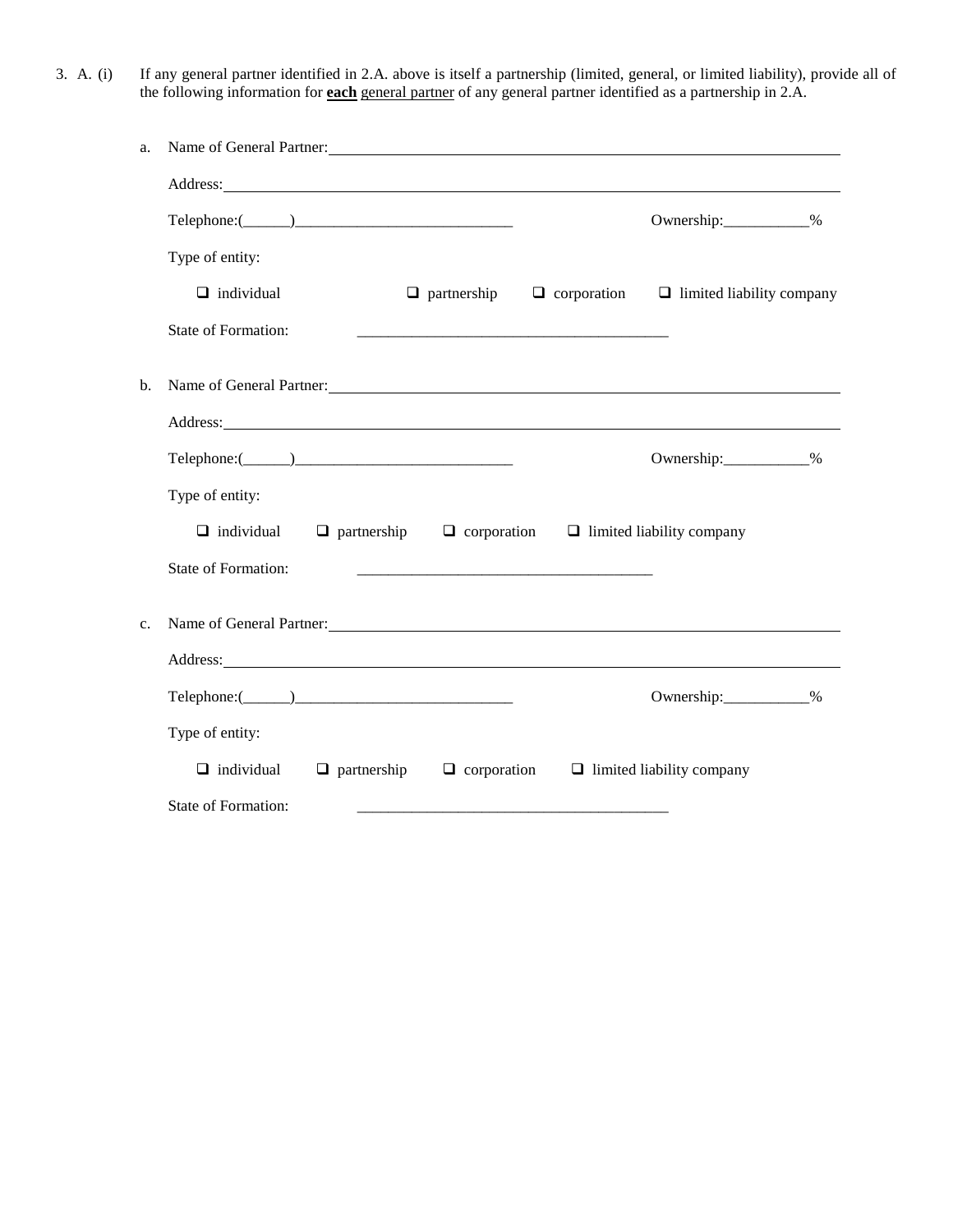3. A. (ii) If any general partner identified in 2.A. above is itself a corporation, provide all of the following information for **each of the following:** (i) all officers, (ii) all directors and (iii) all stockholders with a 10% interest or more in each general partner identified as a corporation in 2.A.

| <b>OFFICERS</b> | <b>DIRECTORS</b> | <b>STOCKHOLDERS</b> |
|-----------------|------------------|---------------------|
| Name:           | Name:            | Name:               |
| Title:          | Address:         | Type of Entity:     |
| Address:        |                  | State of Formation: |
|                 | Telephone No.:   | Address:            |
| Telephone No.:  |                  |                     |
| Name:           | Name:            | Telephone No.:      |
| Title:          | Address:         |                     |
| Address:        |                  | Name:               |
|                 | Telephone No.:   | Type of Entity:     |
| Telephone No.:  | Name:            | State of Formation: |
| Name:           | Address:         | Address:            |
| Title:          | Telephone No.:   | Telephone No.:      |
| Address:        |                  |                     |
|                 |                  | Name:               |
| Telephone No.:  |                  | Type of Entity:     |
|                 |                  | State of Formation: |
|                 |                  | Address:            |
|                 |                  |                     |

 Check here if no stockholders are listed above because no single stockholder owns a 10% or greater interest in the corporation for which this information is provided.

.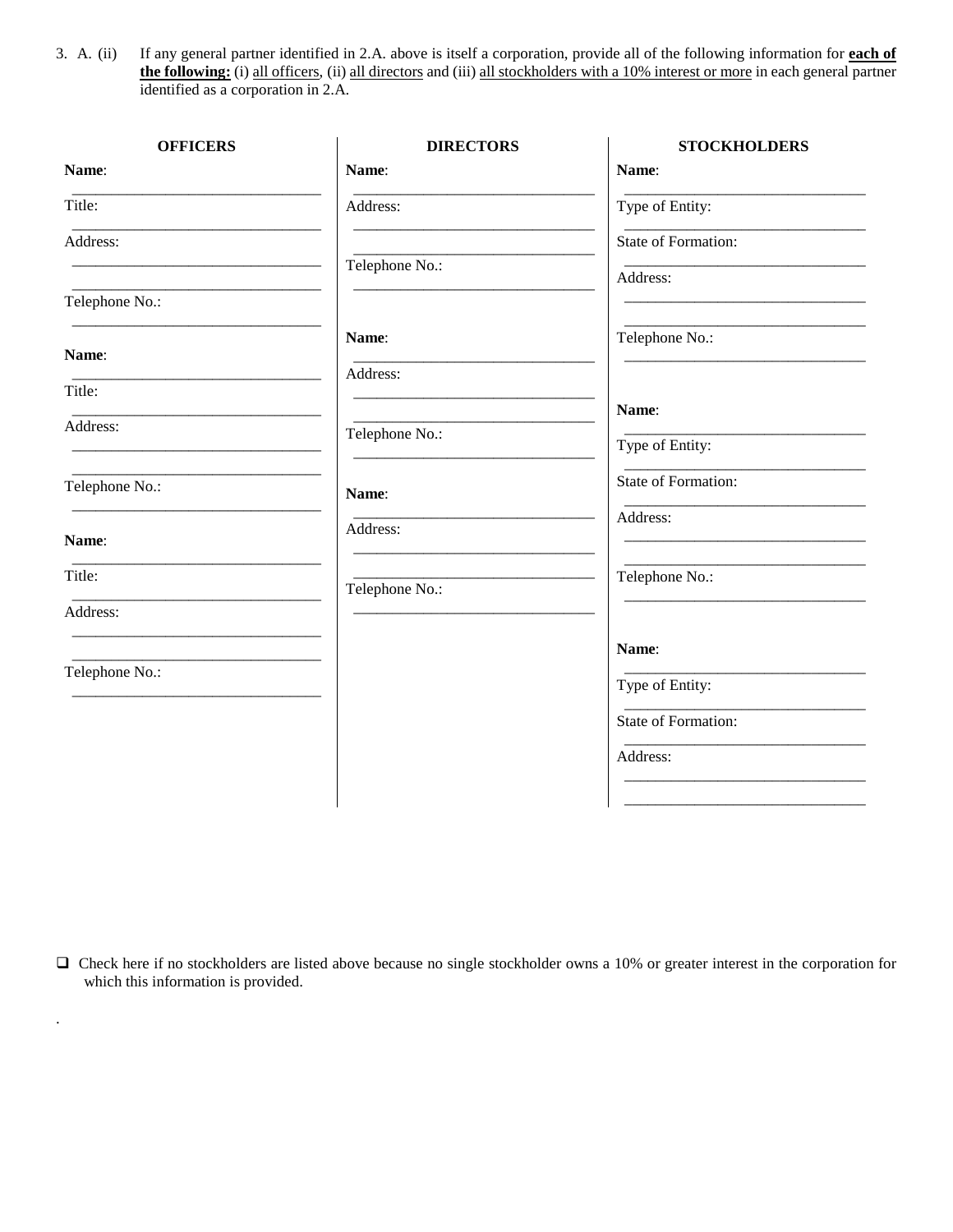3. A. (iii) If any general partner identified in 2.A. above is itself a limited liability company, provide all of the following information for **each of the following**: (i) all governors/directors, (ii) all members and (iii) all managers/officers of each general partner identified as a limited liability company in 2.A.

| <b>GOVERNORS/DIRECTORS</b> | <b>MEMBERS</b><br>(indicate the Managing<br>Member(s), if any) | <b>MANAGERS/OFFICERS</b><br>(indicate the Chief<br>$Manager(s)$ , if any) |
|----------------------------|----------------------------------------------------------------|---------------------------------------------------------------------------|
| Name:                      | Name:                                                          | Name:                                                                     |
| Address:                   | Type of Entity:                                                | Type of Entity:                                                           |
|                            | <b>State of Formation:</b>                                     | <b>State of Formation:</b>                                                |
| Telephone No.:             | Address:                                                       | Address:                                                                  |
| Name:                      |                                                                |                                                                           |
| Address:                   | Telephone No.:                                                 | Telephone No.:                                                            |
|                            | Name:                                                          | Name:                                                                     |
| Telephone No.:             | Type of Entity:                                                | Type of Entity:                                                           |
| Name:                      | State of Formation:                                            | State of Formation:                                                       |
| Address:                   | Address:                                                       | Address:                                                                  |
| Telephone No.:             | Telephone No.:                                                 | Telephone No.:                                                            |
|                            | Name:                                                          | Name:                                                                     |
|                            | Type of Entity:                                                | Type of Entity:                                                           |
|                            | State of Formation:                                            | State of Formation:                                                       |
|                            | Address:                                                       | Address:                                                                  |
|                            | Telephone No.:                                                 | Telephone No.:                                                            |
|                            |                                                                |                                                                           |

 $\Box$  Indicate if the LLC listed above is:  $\Box$  member managed  $\Box$  manager managed  $\Box$  board managed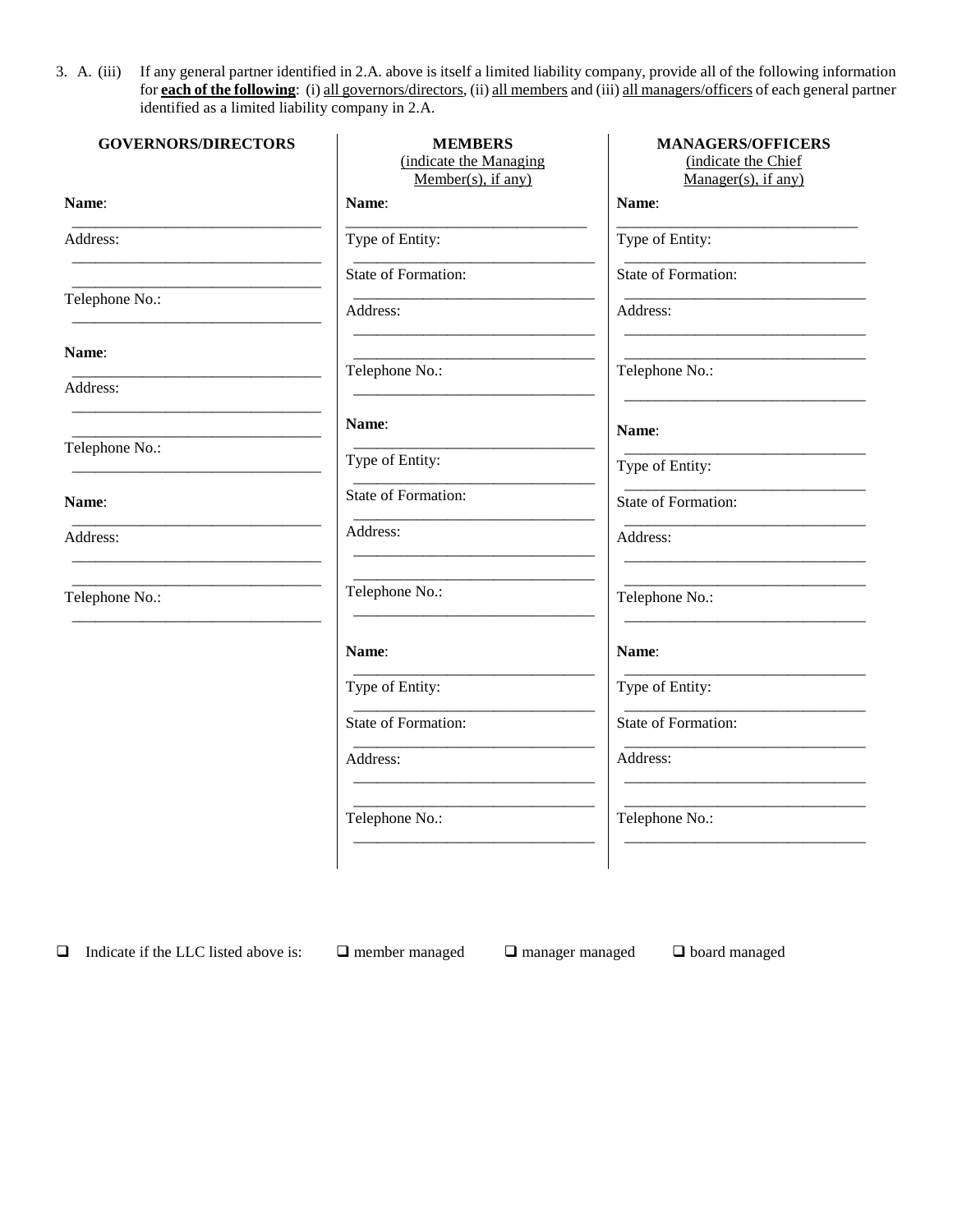3. B (i) If any officer, director and/or stockholder identified in 2.B. above is itself a partnership (limited, general, or limited liability), provide all of the following information for **each** general partner of each officer, director and stockholder identified as a partnership in 2.B.

| a.          |                                                                                                                                                                                                                                                                              |                    |                                                                                                                       | Name of General Partner:                                                                                                                                                                                                       |  |
|-------------|------------------------------------------------------------------------------------------------------------------------------------------------------------------------------------------------------------------------------------------------------------------------------|--------------------|-----------------------------------------------------------------------------------------------------------------------|--------------------------------------------------------------------------------------------------------------------------------------------------------------------------------------------------------------------------------|--|
|             | Address: <u>Address</u> and the contract of the contract of the contract of the contract of the contract of the contract of the contract of the contract of the contract of the contract of the contract of the contract of the con                                          |                    |                                                                                                                       |                                                                                                                                                                                                                                |  |
|             | $Telephone: (\_\_)$                                                                                                                                                                                                                                                          |                    |                                                                                                                       | Ownership:____________%                                                                                                                                                                                                        |  |
|             | Type of entity:                                                                                                                                                                                                                                                              |                    |                                                                                                                       |                                                                                                                                                                                                                                |  |
|             |                                                                                                                                                                                                                                                                              |                    |                                                                                                                       | $\Box$ individual $\Box$ partnership $\Box$ corporation $\Box$ limited liability company                                                                                                                                       |  |
|             | State of Formation:                                                                                                                                                                                                                                                          |                    | <u> 1999 - Johann Harry Harry Harry Harry Harry Harry Harry Harry Harry Harry Harry Harry Harry Harry Harry Harry</u> |                                                                                                                                                                                                                                |  |
| b.          |                                                                                                                                                                                                                                                                              |                    |                                                                                                                       | Name of General Partner: Name of General Partners and the state of the state of the state of the state of the state of the state of the state of the state of the state of the state of the state of the state of the state of |  |
|             | Address: <u>Address:</u> Address: <b>Address:</b> Address: <b>Address:</b> Address: <b>Address:</b> Address: <b>Address:</b> Address: <b>Address:</b> Address: <b>Address:</b> Address: <b>Address:</b> Address: <b>Address: Address: Address: Address: Address: Address</b> |                    |                                                                                                                       |                                                                                                                                                                                                                                |  |
|             | $\text{Telephone:} (\_\_\_\_\_\_\_\_\_\_\_\_\_$                                                                                                                                                                                                                              |                    |                                                                                                                       | Ownership:____________%                                                                                                                                                                                                        |  |
|             | Type of entity:                                                                                                                                                                                                                                                              |                    |                                                                                                                       |                                                                                                                                                                                                                                |  |
|             |                                                                                                                                                                                                                                                                              |                    |                                                                                                                       | $\Box$ individual $\Box$ partnership $\Box$ corporation $\Box$ limited liability company                                                                                                                                       |  |
|             | State of Formation:                                                                                                                                                                                                                                                          |                    | <u> 1999 - Johann Harry Harry Harry Harry Harry Harry Harry Harry Harry Harry Harry Harry Harry Harry Harry Harry</u> |                                                                                                                                                                                                                                |  |
| $C_{\star}$ |                                                                                                                                                                                                                                                                              |                    |                                                                                                                       | Name of General Partner: Name of General Partner:                                                                                                                                                                              |  |
|             |                                                                                                                                                                                                                                                                              |                    |                                                                                                                       |                                                                                                                                                                                                                                |  |
|             |                                                                                                                                                                                                                                                                              |                    |                                                                                                                       | Ownership:____________%                                                                                                                                                                                                        |  |
|             | Type of entity:                                                                                                                                                                                                                                                              |                    |                                                                                                                       |                                                                                                                                                                                                                                |  |
|             | $\Box$ individual                                                                                                                                                                                                                                                            | $\Box$ partnership | $\Box$ corporation                                                                                                    | $\Box$ limited liability company                                                                                                                                                                                               |  |
|             | <b>State of Formation:</b>                                                                                                                                                                                                                                                   |                    |                                                                                                                       |                                                                                                                                                                                                                                |  |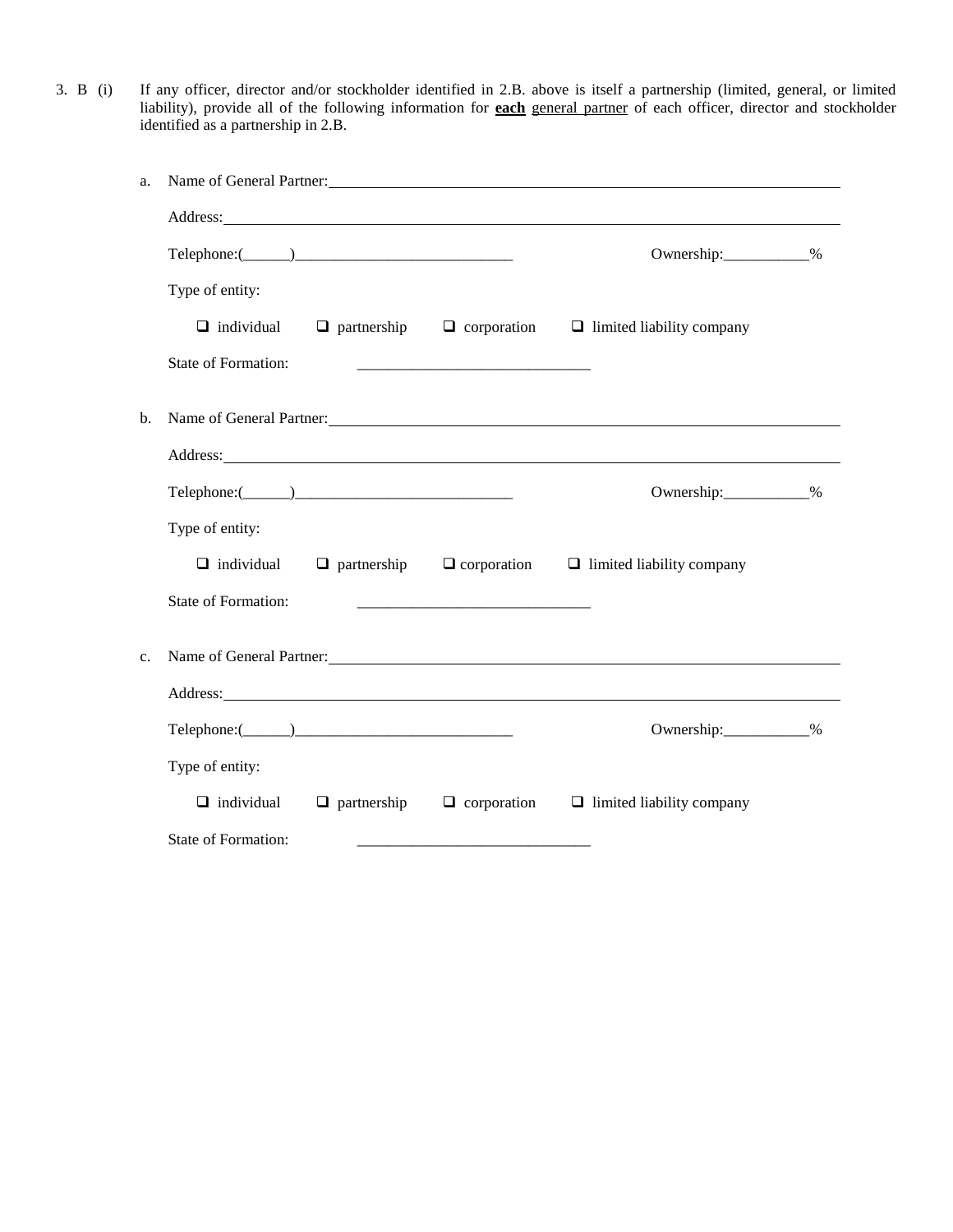3. B. (ii) If any officer, director and/or stockholder identified in 2.B. above is itself a corporation, provide all of the following information for **each of the following**: (i) all officers, (ii) all directors and (iii) all stockholders with a 10% interest or more in each officer, director and/or stockholder identified as a corporation in 2.B.

| <b>OFFICERS</b> | <b>DIRECTORS</b> | <b>STOCKHOLDERS</b> |
|-----------------|------------------|---------------------|
| Name:           | Name:            | Name:               |
| Title:          | Address:         | Type of Entity:     |
| Address:        |                  | State of Formation: |
|                 | Telephone No.:   | Address:            |
| Telephone No.:  |                  |                     |
|                 | Name:            | Telephone No.:      |
| Name:           | Address:         |                     |
| Title:          |                  | Name:               |
| Address:        | Telephone No.:   | Type of Entity:     |
|                 |                  |                     |
| Telephone No.:  | Name:            | State of Formation: |
| Name:           | Address:         | Address:            |
| Title:          | Telephone No.:   | Telephone No.:      |
| Address:        |                  |                     |
|                 |                  | Name:               |
| Telephone No.:  |                  | Type of Entity:     |
|                 |                  | State of Formation: |
|                 |                  | Address:            |
|                 |                  |                     |
|                 |                  |                     |
|                 |                  |                     |

 Check here if no stockholders are listed above because no single stockholder owns a 10% or greater interest in the corporation for which this information is provided.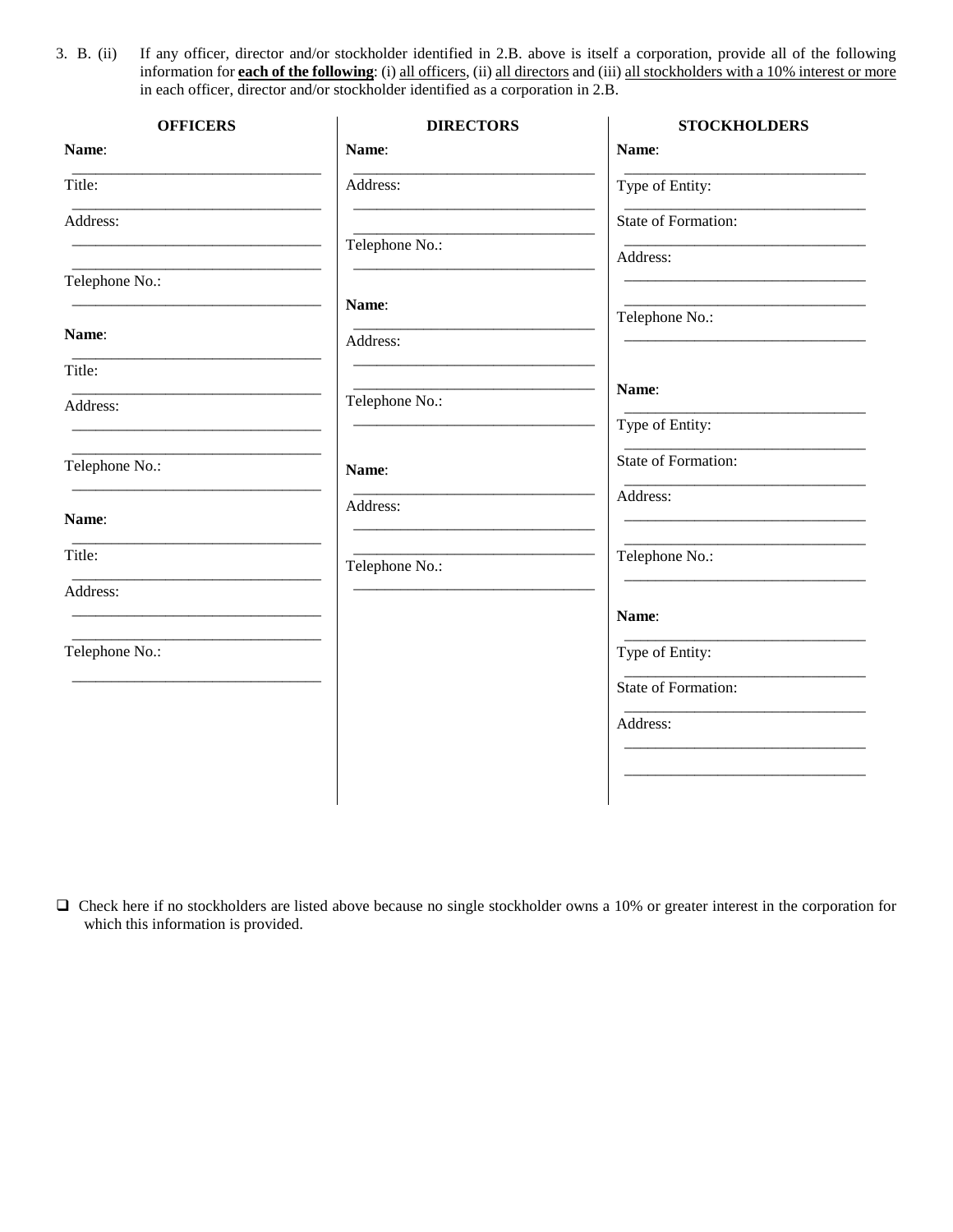3. B. (iii) If any officer, director and/or stockholder identified in 2.B. above is itself a limited liability company, provide all of the following information for **each of the following**: (i) all governors/directors, (ii) all members and (iii) all managers/officers of each officer, director and/or stockholder identified as a limited liability company in 2.B.

| <b>GOVERNORS/DIRECTORS</b> | <b>MEMBERS</b><br>(indicate the Managing<br>Member(s), if any) | <b>MANAGERS/OFFICERS</b><br>(indicate the Chief<br>Manager(s), if any) |
|----------------------------|----------------------------------------------------------------|------------------------------------------------------------------------|
| Name:                      | Name:                                                          | Name:                                                                  |
| Address:                   | Type of Entity:                                                | Type of Entity:                                                        |
|                            | State of Formation:                                            | State of Formation:                                                    |
| Telephone No.:             | Address:                                                       | Address:                                                               |
| Name:                      | Telephone No.:                                                 | Telephone No.:                                                         |
| Address:                   |                                                                |                                                                        |
| Telephone No.:             | Name:                                                          | Name:                                                                  |
|                            | Type of Entity:                                                | Type of Entity:                                                        |
| Name:                      | State of Formation:                                            | State of Formation:                                                    |
| Address:                   | Address:                                                       | Address:                                                               |
| Telephone No.:             | Telephone No.:                                                 | Telephone No.:                                                         |
|                            | Name:                                                          | Name:                                                                  |
|                            | Type of Entity:                                                | Type of Entity:                                                        |
|                            | State of Formation:                                            | State of Formation:                                                    |
|                            | Address:                                                       | Address:                                                               |
|                            | Telephone No.:                                                 | Telephone No.:                                                         |

 $\Box$   $\Box$  Indicate if the LLC listed above is:  $\Box$  member managed  $\Box$  manager managed  $\Box$  board managed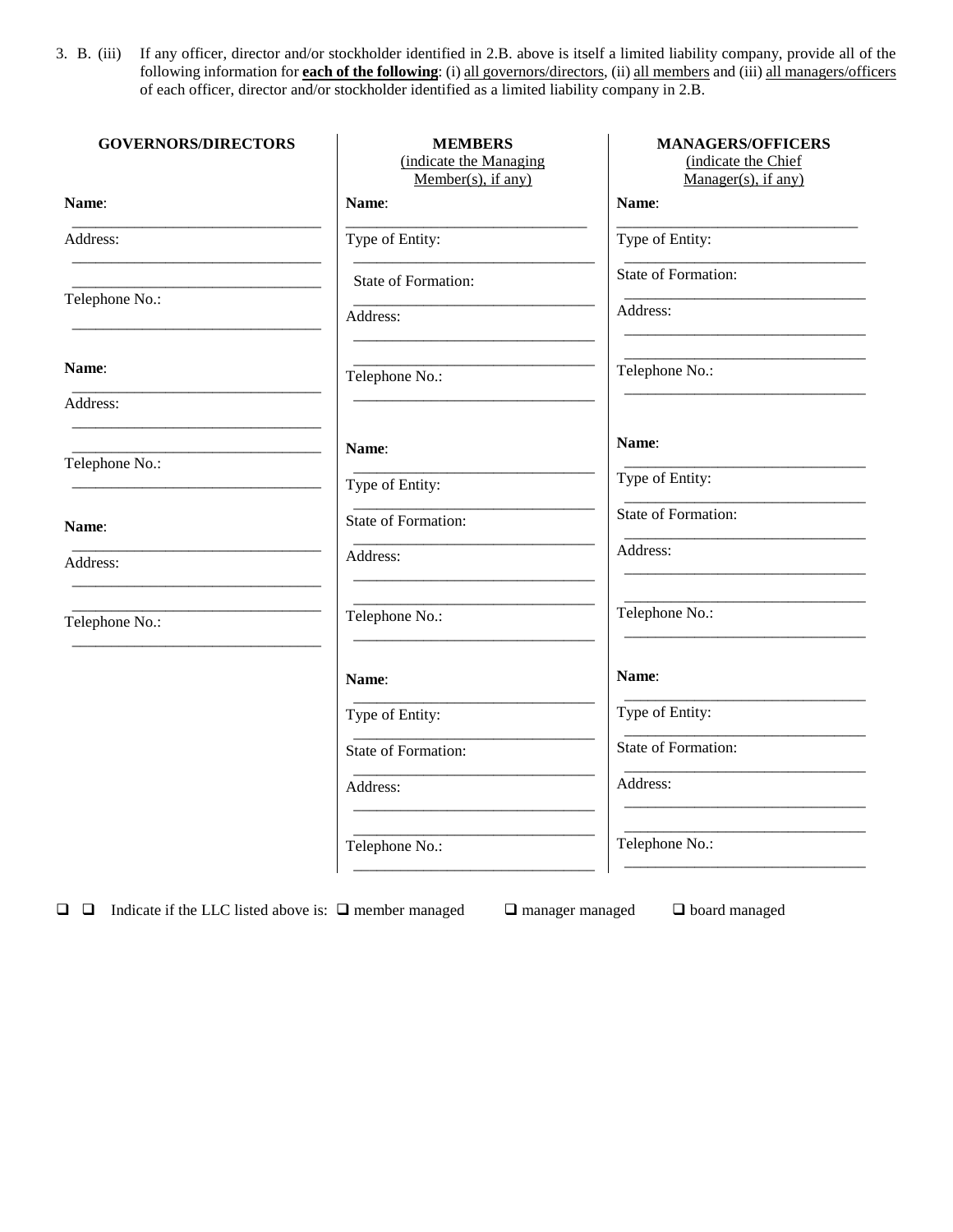3. C. (i) If any member and/or manager identified in 2.C. above is itself a partnership (limited, general, or limited liability), provide all of the following information for **each** general partner of any member and/or manager identified as a partnership in 2.C.

| a. | Name of General Partner:                                                                                                                                                                                                             |  |                                                                                                                      |                                                                                          |  |
|----|--------------------------------------------------------------------------------------------------------------------------------------------------------------------------------------------------------------------------------------|--|----------------------------------------------------------------------------------------------------------------------|------------------------------------------------------------------------------------------|--|
|    | Address: <u>Address</u> : Address: Address: Address: Address: Address: Address: Address: Address: Address: Address: Address: Address: Address: Address: Address: Address: Address: Address: Address: Address: Address: Address: Addr |  |                                                                                                                      |                                                                                          |  |
|    | $\text{Telephone:} (\_\_\_\_\_\_\_\_\_\_\_\_\_$                                                                                                                                                                                      |  |                                                                                                                      | Ownership:____________%                                                                  |  |
|    | Type of entity:                                                                                                                                                                                                                      |  |                                                                                                                      |                                                                                          |  |
|    |                                                                                                                                                                                                                                      |  |                                                                                                                      | $\Box$ individual $\Box$ partnership $\Box$ corporation $\Box$ limited liability company |  |
|    | State of Formation:                                                                                                                                                                                                                  |  | <u> 2000 - Jan James James Jan James James James James James James James James James James James James James Jam</u> |                                                                                          |  |
| b. |                                                                                                                                                                                                                                      |  |                                                                                                                      | Name of General Partner: Name of General Partner:                                        |  |
|    | Address: National Address: National Address: National Address: National Address: National Address: National Address: National Address: National Address: National Address: National Address: National Address: National Addres       |  |                                                                                                                      |                                                                                          |  |
|    | $\text{Telephone:} (\_\_\_\_\_\_\_\_\_\_\_\_\_\_\_$                                                                                                                                                                                  |  |                                                                                                                      | Ownership:____________%                                                                  |  |
|    | Type of entity:                                                                                                                                                                                                                      |  |                                                                                                                      |                                                                                          |  |
|    |                                                                                                                                                                                                                                      |  |                                                                                                                      | $\Box$ individual $\Box$ partnership $\Box$ corporation $\Box$ limited liability company |  |
|    | <b>State of Formation:</b>                                                                                                                                                                                                           |  |                                                                                                                      |                                                                                          |  |
| c. |                                                                                                                                                                                                                                      |  |                                                                                                                      | Name of General Partner: Name of General Partner:                                        |  |
|    |                                                                                                                                                                                                                                      |  |                                                                                                                      | Address:                                                                                 |  |
|    | $\text{Telephone:} (\_\_)$                                                                                                                                                                                                           |  |                                                                                                                      | Ownership: 30                                                                            |  |
|    | Type of entity:                                                                                                                                                                                                                      |  |                                                                                                                      |                                                                                          |  |
|    |                                                                                                                                                                                                                                      |  |                                                                                                                      | $\Box$ individual $\Box$ partnership $\Box$ corporation $\Box$ limited liability company |  |
|    | State of Formation:                                                                                                                                                                                                                  |  |                                                                                                                      |                                                                                          |  |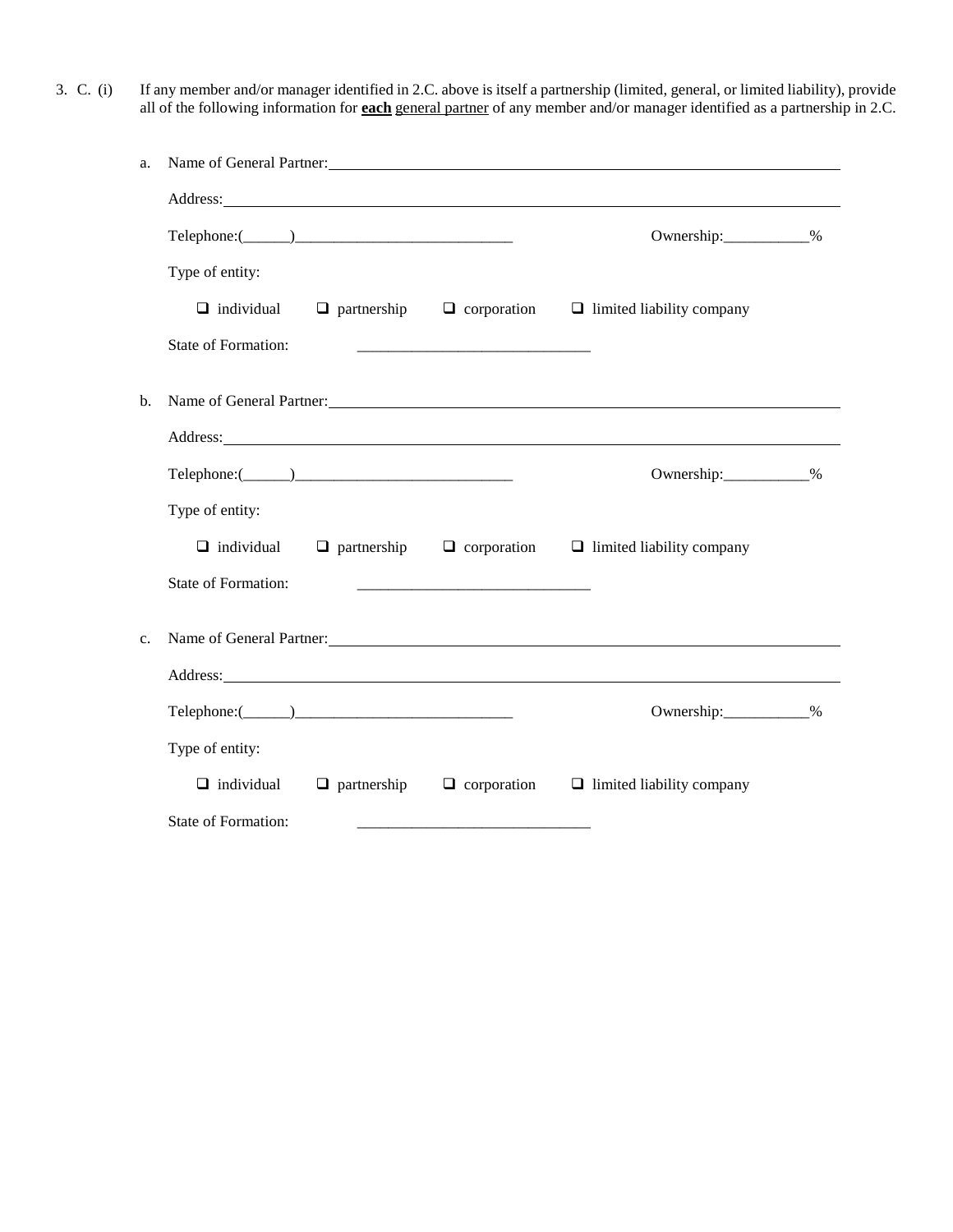3. C. (ii) If any member and/or manager identified in 2.C. above is itself a corporation, provide all of the following information for **each of the following**: (i) all officers, (ii) all directors and (iii) all stockholders with a 10% interest or more in any member and/or manager identified as a corporation in 2.C.

| <b>OFFICERS</b> | <b>DIRECTORS</b> | <b>STOCKHOLDERS</b> |
|-----------------|------------------|---------------------|
| Name:           | Name:            | Name:               |
| Title:          | Address:         | Type of Entity:     |
| Address:        |                  | State of Formation: |
|                 | Telephone No.:   | Address:            |
| Telephone No.:  |                  |                     |
|                 | Name:            | Telephone No.:      |
| Name:           | Address:         |                     |
| Title:          |                  | Name:               |
| Address:        | Telephone No.:   | Type of Entity:     |
|                 | Name:            | State of Formation: |
| Telephone No.:  | Address:         | Address:            |
| Name:           |                  |                     |
| Title:          | Telephone No.:   | Telephone No.:      |
|                 |                  |                     |
| Address:        |                  | Name:               |
| Telephone No.:  |                  | Type of Entity:     |
|                 |                  | State of Formation: |
|                 |                  | Address:            |
|                 |                  |                     |
|                 |                  |                     |

 $\Box$  Check here if no stockholders are listed above because no single stockholder owns a 10% or greater interest in the corporation for which this information is provided.